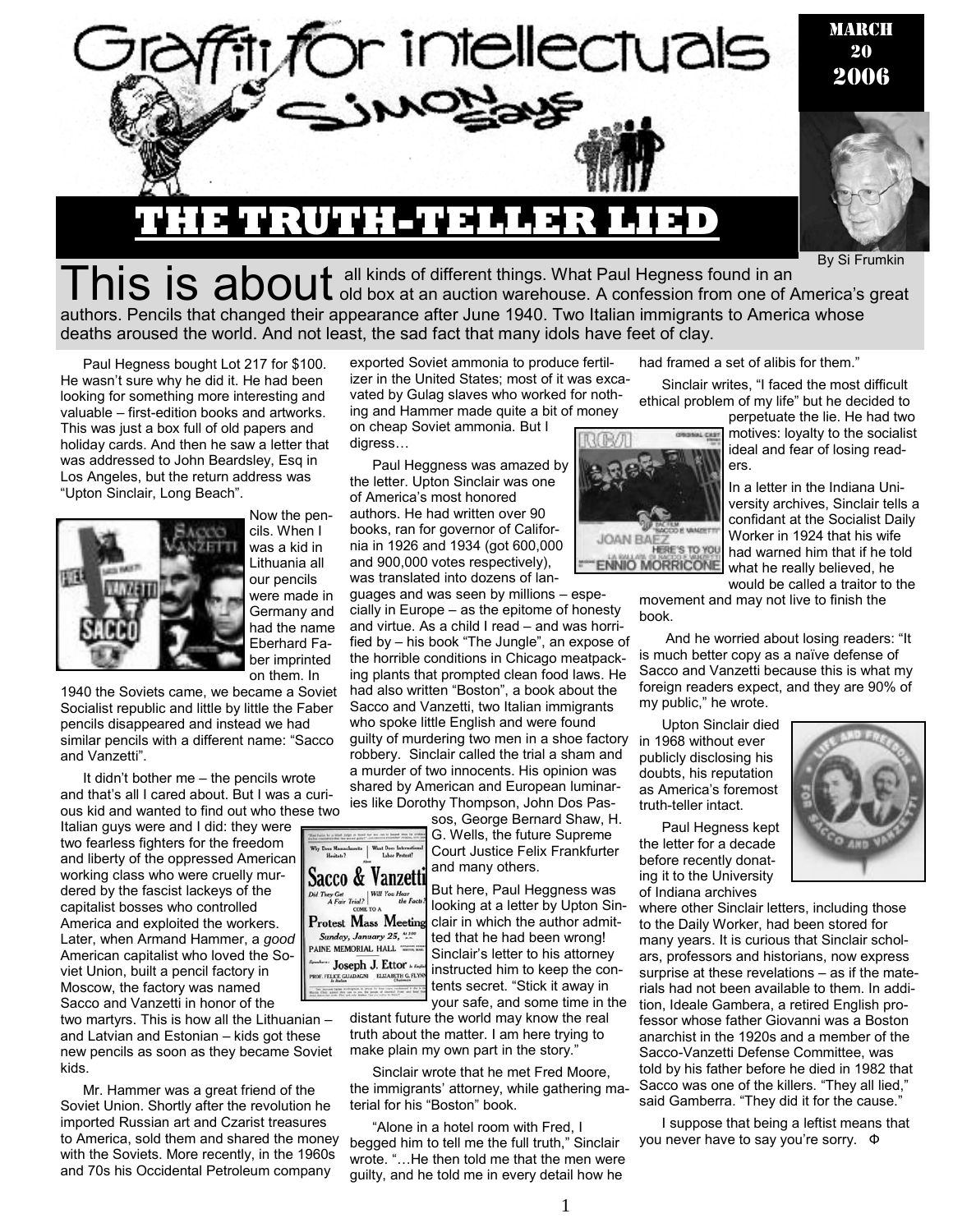## **THE LONG WAR BY WILLIAM KRISTOL, WEEKLY STANDARD, 3/6/2006**

Demagogues to the right of them, appeasers to the left of them, media in front of them, of them, volleying and thundering. Can the Bush administration continue to charge ahead? Does it have the will--and the competence--to lead the nation for the next three years toward victory in the long war against radical Islamism?

From Copenhagen to Samara, the radical Islamists are on the offensive. From Tehran to Damascus, the dictators are trying to



regain the upper hand in the Middle East. From Moscow to Beijing, the enemies of lib-

eral democracy are working to weaken the United States. Across the world, the forces of terror and tyranny are fighting back. Are we up to the challenge?

It's not clear that we are. Many liberals, here and in Europe, long ago lost the nerve to wage war--or even to defend themselves- against illiberalism. Parts of the conservative movement now seem to be losing their nerve as well. In response to an apparent clash of civilizations, they would retrench, hunker down, and let large parts of the world go to hell in a hand basket, hoping that the hand basket won't blow up in our faces.

Remember: The United States of America and its allies--regimes that seek to embody, or at least to move towards, the principles of decent, civilized, liberal democracy- did not seek this war. But we are at war, and we could lose it. Victory is not inevitable.

Does that make Bush-supporting, liberaldemocracy-promoting, Iraq-war-defending neoconservative "Leninists," as Francis Fukuyama has recently charged? No. Does it mean we believe--as Fukuyama defines Leninism--that "history can be pushed along with the right application of power and will"? Does it mean that history does not automatically move in the right direction, that justice does not necessarily or easily prevail? Yes.

It would be nice to believe, as Fukuyama does, that "a long-term process of social evolution" is under way that will inevitably

produce liberal democracy. It would be nice to enjoy the comfortable complacency of a historical determinism that suggests--as Fukuyama has it--that what we most need to do is to embrace a "good governance agenda" on behalf of a long-term process of "democracy promotion" that "has to await the gradual ripening of political and economic conditions to be effective."

Indeed, it would be nice if we lived in a world in which we didn't have to take the enemies of liberal democracy seriously--a world without jihadists who want to kill and clerics who want to intimidate and tyrants who want to terrorize. It would be nice to wait until we were certain conditions were ripe before we had to act, a world in which the obstacles are trivial and the enemies fold up. Unfortunately, that is not the world we live in.

initiative. And the West is on its heels."

The Bush administration leads the West. If the West seems to be on its heels, it is because the administration seems to be on its heels. The fact that the left is utterly irresponsible, and some of the right is silly, is no excuse.

Wittmann continued, "Many mistakes have been made since 9/11. But at the end of the day, we should recognize that we are all Americans and part of the West that is under assault by a truly evil foe. Our bravest are on the front lines in this war. The least we can do at home is to demonstrate some moral seriousness that the moment demands."

Moral seriousness in this case means political seriousness. Insist on going ahead with the ports deal so that Arab governments



To govern is to choose, and to accept responsibility for one's choices. To govern is not wishfully to await the end of history. To govern is not fatalistically to watch a clash of civilizations from the sidelines.

As Marshall Wittmann of the Democratic Leadership Council observed last week, "We are in the midst of a jihadist offensive. The bombing of [Iraq's] Askariya Shiite Shrine is another indication of the world-wide jihadist offensive against the West. From the cartoon jihad to the Hamas victory to the Iranian effort to obtain nuclear weapons to the attempt by al Qaeda to foment an Iraqi civil war--our enemy is taking the

who have stood with us in the war on terror are not told to get lost when one of their companies acquires port management contracts in the United States. Make a real effort to destabilize Ahmadinejad in Iran. Do what it takes to defeat Zarqawi and secure Iraq. Stand with Denmark, and moderate Muslims, against the radical mob. This is no time for dishonorable retreat. It is time for resolve--and competence.

After all, it would be most unfortunate if the administration summoned its nerve and charged ahead--only to meet the fate of Tennyson's Light Brigade! Ω

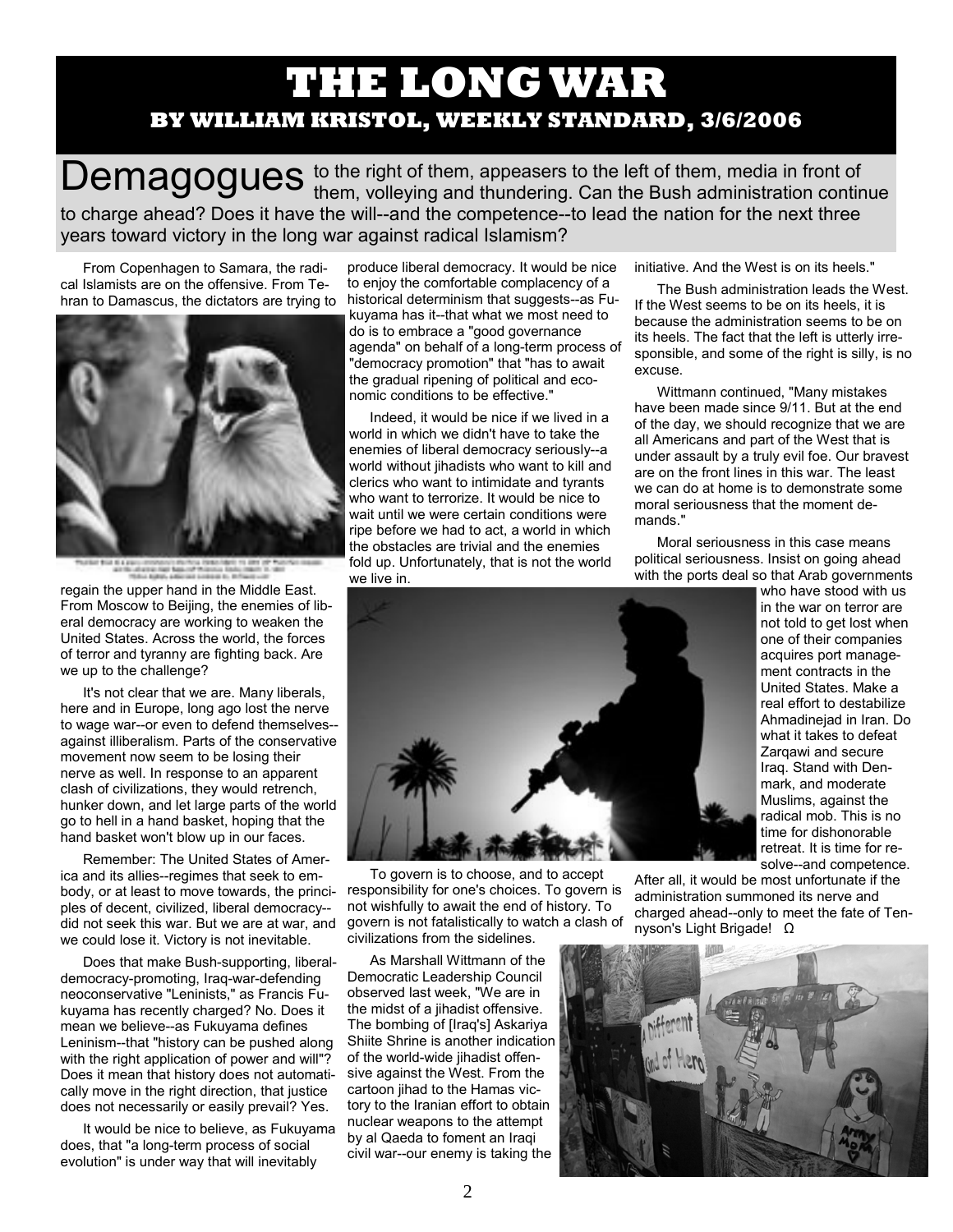# **ALL PRAISE, ALAN DERSHOWITZ!**

Tony Blankley, Washington Times, 2/22/06

Next week a vastly important book will be published: "Preemption, A Knife That Cuts Both Ways" by Alan Dershowitz. Yes, that Alan Dershowitz: the very liberal civil libertarian, anti-capital punishment Harvard Law School professor. And but for my lack of his legal scholarship, there is nary a sentence in the book that I - a very conservative editor of The Washington Times and former press secretary to Newt Gingrich - couldn't have written.

The premise of his book is that in this age of terror, there is a potential need for such devices as profiling, preventive deten-

tion, anticipatory mass inoculation, prior restraint of dangerous speech, targeted extrajudicial executions of terrorists and preemptive military action, including fullscale preventive war.

In his own words, from his introduction: "The shift from responding to past events to preventing future harms is part of one of the most significant but unnoticed trends in the world today. It challenges our traditional reliance on a model of human behavior

that presupposes a rational person capable of being deterred by the threat of punishment. The classic theory of deterrence postulates a calculating evildoer who can evaluate the cost-benefits of proposed actions and will act - and forbear from acting on the basis of these calculations. It also presupposes society's ability (and willingness) to withstand the blows we seek to deter and to use the visible punishment of those blows as threats capable of deterring

future harms. These assumptions are now being widely questioned as the threat of weapons of mass destruction in the hands of suicide terrorists becomes more realistic and as our ability to deter such harms by classic rational cost-benefit threats and promises becomes less realistic."

Yet, such policies conflict with traditional concepts of civil liberties, human rights, criminal justice, national security, foreign policy and international law. He shrewdly observes that historically, nations - including democracies - have resorted to such

deviations from law and custom out of necessity, but that it has all been ad hoc, secret or deceptive.Mr. Dershowitz argues that now, rather, we need to begin to develop an honest jurisprudence of prevention to legally regulate such mechanisms. It is better, he argues, to democratically decide now, before the next disaster, this new jurisprudence - the rules by which we will take these necessary actions.

To see the difference between tradi-

tional Anglo-American criminal jurisprudence and his proposed jurisprudence of prevention, he raises the great maxim of criminal law: better that 10 guilty go free, than one innocent be wrongly convicted. That principle led our law to require proof beyond a reasonable doubt before conviction in criminal trials. Most of us agree with that standard.

But then Mr. Dershowitz updates the maxim thusly: "Is it better for ten possibly preventable terrorist attacks to occur than for one possibly innocent suspect to be preventively detained?" I would hunch that most people would not be willing to accept ten September 11 attacks (30,000 dead) in order to protect one innocent suspect from being locked up and questioned for a while.

Is it possible to go beyond such gut instincts and ad hoc decision making during



men at moments of extreme stress.

At the minimum, an early effort at a jurisprudence of prevention would at least help in defining events. Consider the long and fruitless recent debate about the imminence of the danger from Saddam Hussein's Iraq, or the current debate on Iran's possible nuclear weapons. Under traditionalinternational law standards they are both classic non-imminent threat situations: "early stage acquisition of weapons of mass destruction by a state presumed to be hostile."

But as Mr. Dershowitz points out, while the threat itself is not imminent, "the opportunity to prevent the threat will soon pass." Once they have the weapons it is too late.

Or, a low price in innocent casualties might soon pass. For instance, in 1981 when Israel bombed Iraq's nuclear site at Osirak, if it had waited much longer the site would have been "radioactively hot" and massive innocent civilian casualties would have been incurred from radioactive releases. It is simply not enough anymore to say a country violates the norm by acting in its ultimate, but not imminent, self-defense. We need new standards for a new age.



The new realities of unacceptable risk require new - and lower - standards of certainty before defensive action is permitted.

As we develop a jurisprudence of prevention, we increase the chance of justice and rationality being a bigger part of such crisis decisions that our presidents will be facing for the foreseeable future.

Mr. Dershowitz's sound, practical scholarship is commendable. But what I find heartening is the political fact that a prominent scholar of the left has finally entered into a constructive conversation about how to manage our inevitably dangerous WMD/ terrorist-infested future.

If such as Mr. Dershowitz and I can find common ground, there should be space there for a multitude. And from that common ground can grow a common plan for a common victory. Ώ